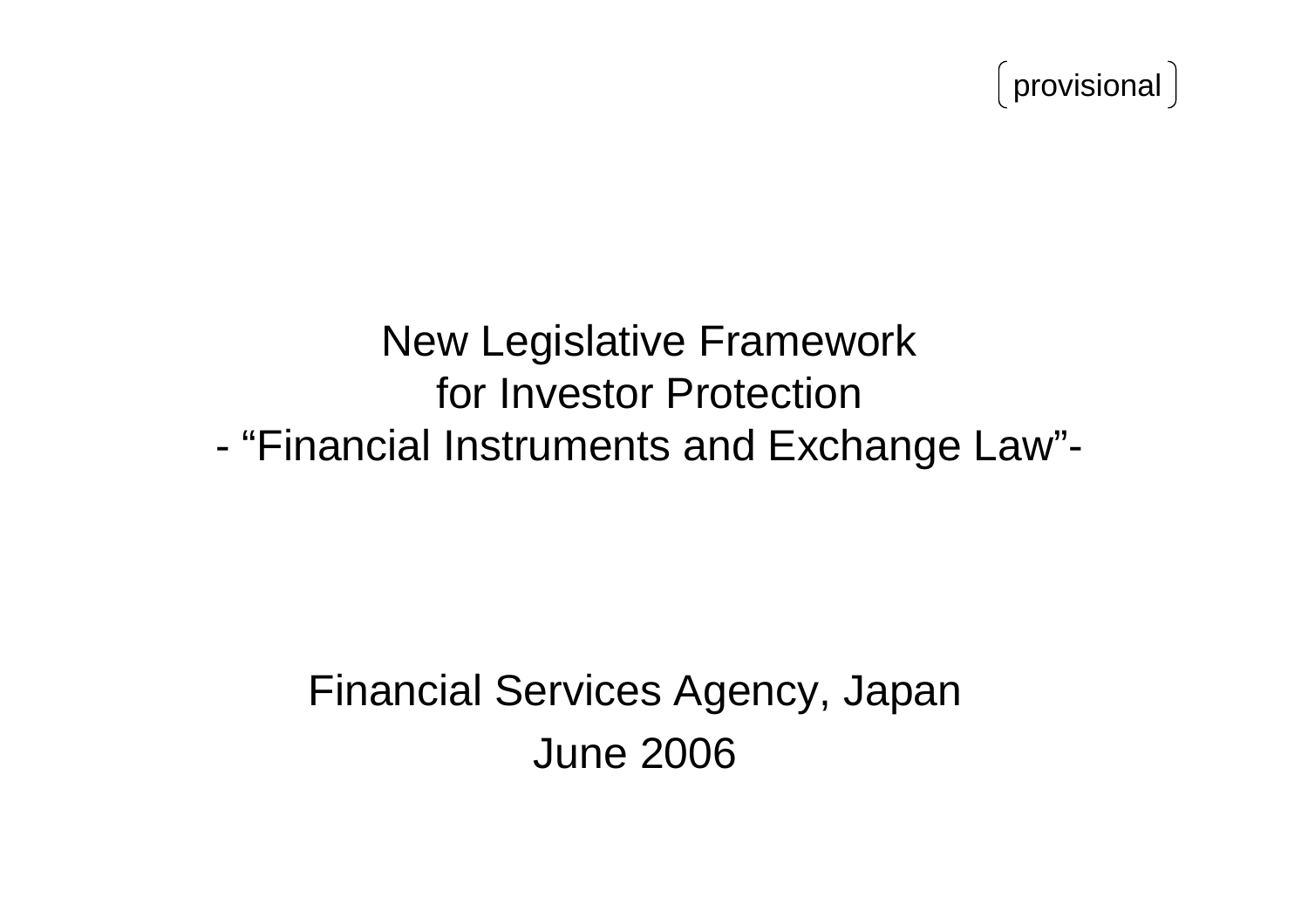#### Table of Contents

|         | <b>Schedule</b>                                                                                         |    |    |    |  |
|---------|---------------------------------------------------------------------------------------------------------|----|----|----|--|
|         | . Basic Framework of the Legislations                                                                   |    |    |    |  |
| $1_{-}$ | Basic contents of the Legislations                                                                      | 2  |    |    |  |
| 2.      | Laws to be amended or abolished by the Legislations                                                     |    | 3  |    |  |
| 3.      | Effective date of the Legislations                                                                      | 4  |    |    |  |
|         | <b>Contents of the Legislations</b>                                                                     |    |    |    |  |
| 1.      | Purport and objective of "the Financial Instruments and Exchange Law"                                   |    |    | 5  |  |
| 2.      | Cross-sectional coverage of "the Financial Instruments and Exchange Law"                                |    |    | 6  |  |
| 3.      | Collective Investment Scheme (fund) and Derivatives                                                     |    |    |    |  |
| 4.      | Cross-sectional and flexible regulatory system                                                          |    | 8  |    |  |
| 5.      | Regulation of "financial instruments businesses"                                                        |    | 9  |    |  |
| 6.      | Regulatory treatment of funds business                                                                  |    | 10 |    |  |
| 7.      | Regulation of conduct of "financial instruments business"                                               |    | 11 |    |  |
| 8.      | Classification of customers: professional investors and general investors                               |    |    | 12 |  |
| 9.      | Disclosure requirements                                                                                 | 14 |    |    |  |
|         | 10. Review of Tender Offer system and large shareholdings reporting system                              |    |    | 15 |  |
|         | 11. Strengthening independence of self-regulatory functions of financial instruments<br>exchanges<br>16 |    |    |    |  |
| 12.     | Financial instruments firms association (Self Regulatory Organizations (SROs), etc.) 17                 |    |    |    |  |
| 13.     | Review of the regulation on sale and purchase within 6 months by fund (partnership) 18                  |    |    |    |  |
| 14.     | Enhancement of civil liability for sales of financial products                                          |    | 19 |    |  |
| 15.     | Expansion of the scope of penalties against "misegyoku"                                                 |    | 20 |    |  |
| 16.     | Increase in maximum criminal liability                                                                  |    | 21 |    |  |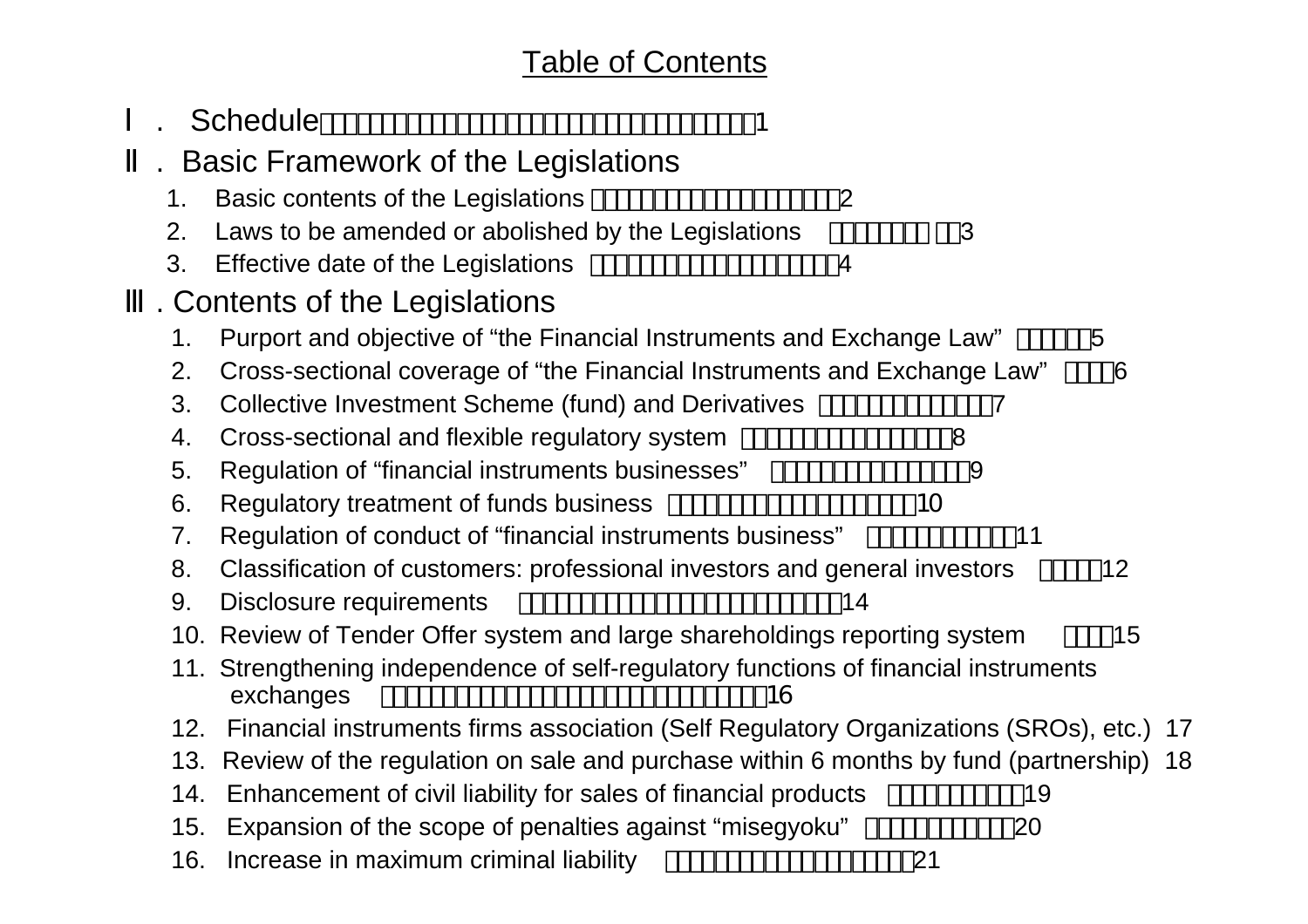## . Schedule

## December 22, 2005

Report of the First Subcommittee of the Financial System Council titled as "Legislation for 'the Investment Services Law (provisional title)"

March 10, 2006

Cabinet decision on the following two bills for legislating the "Financial Instruments and Exchange Law"

- bill for amending the Securities and Exchange Law and other financial laws
- bill for abolishing and amending the related laws to implement the above bill for amending the Securities and Exchange Law and other financial laws

March 13, 2006

Submission of the bills to the Diet (Japanese Legislature)

June 7, 2006

Passage of the bills in the Diet

June 14, 2006

Promulgation of the legislations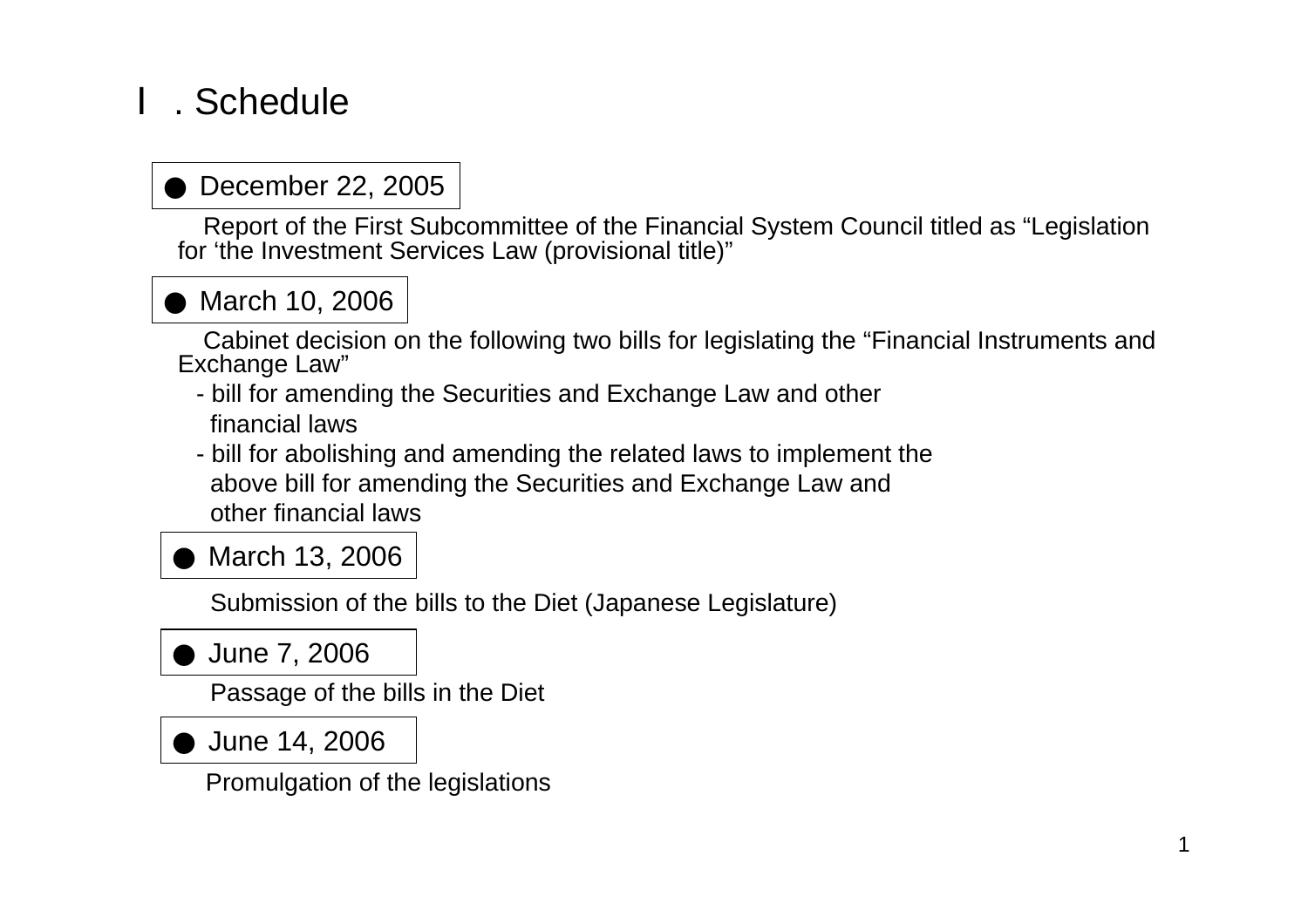## . Basic Framework of the Legislations

#### 1. Basic contents of the Legislations

(1) Establishing cross-sectional framework of a wide range of financial instruments and services

- Establishing a comprehensive definition of collective investment scheme (funds) and wide-ranging definition of derivatives
- Broadening the scope of "financial instruments firms"

(2) Enhancing disclosure requirements

- Introduction of a statutory quarterly reporting system for listed companies
- Enhancing internal control over financial reporting
- Reviewing regulations on tender offers and large shareholding reports

(3) Increasing the maximum criminal penalties against various market frauds and expanding the scope of penalties against "misegyoku"

• Increasing the maximum criminal penalties against such frauds as false annual reports and market manipulations from 5 years in prison to 10 years

(4) Providing organization structures for self-regulatory functions of exchanges in the form of stock **corporations** 

• Providing organizational structures of a self-regulatory corporation or a self-regulatory committee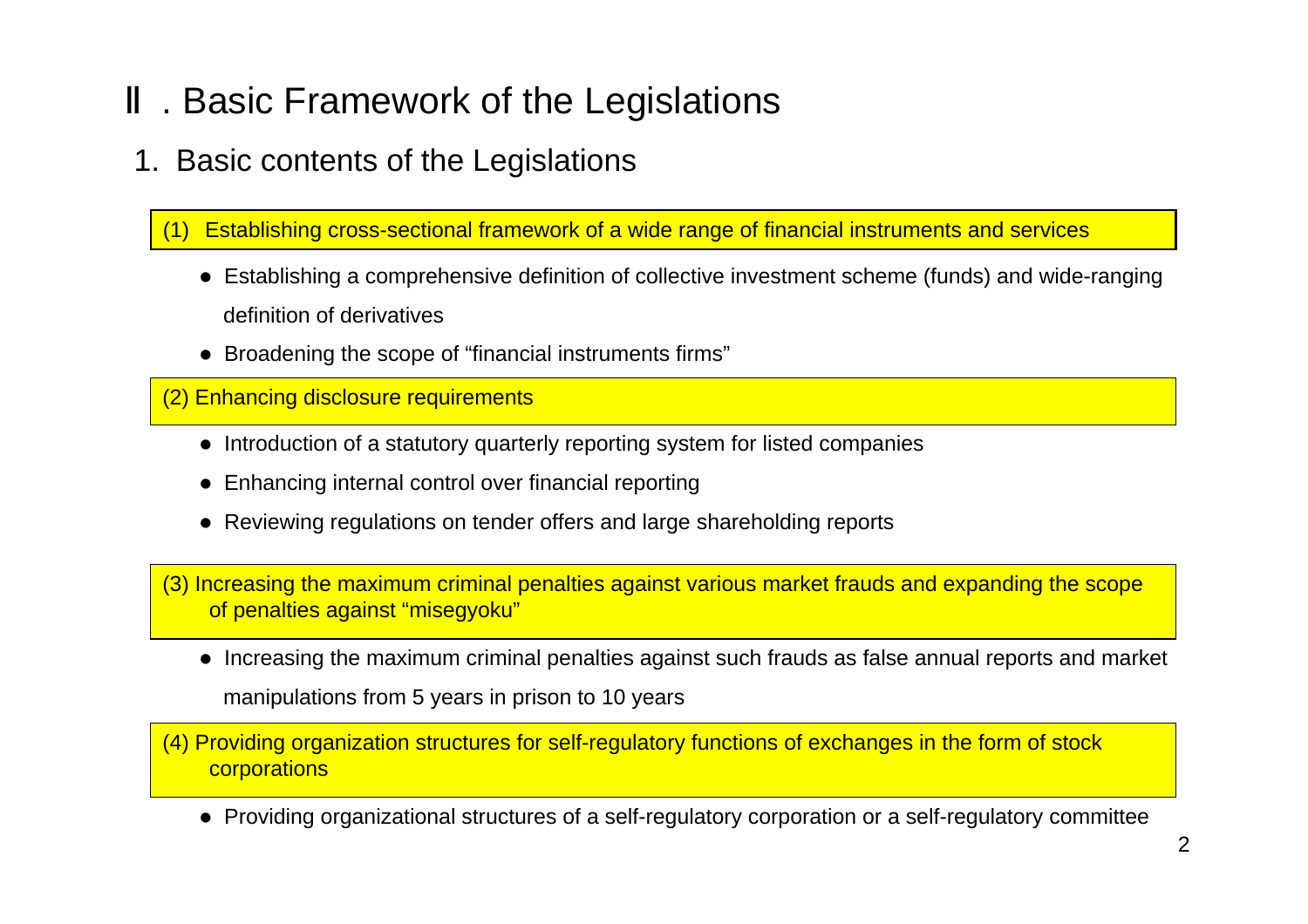### 2. Laws to be amended or abolished by the Legislations

#### (1) Laws to be amended (89 Laws in total)

- Securities and Exchange Law
- Law concerning Investment Trust and Investment Corporation
- $\bullet$  Banking Law
- Shinkin Bank Law
- Trust Banking Law
- Insurance Business Law
- Norinchukin Bank Law
- Agricultural Cooperatives Law
- Commodity Exchange Law
- Real Estate Syndication Law
- Law Concerning the Regulation of Commodity Investment Business
- Law Concerning the Sale of Financial Products
- Others

#### (2) Laws to be abolished (4 Laws)

- Financial Futures Trading Law
- **Law Concerning Foreign Securities Firms**
- Law Concerning the Regulation of Investment Advisory Service Relating to Securities
- O ● Law Concerning the Regulation of Mortgage Business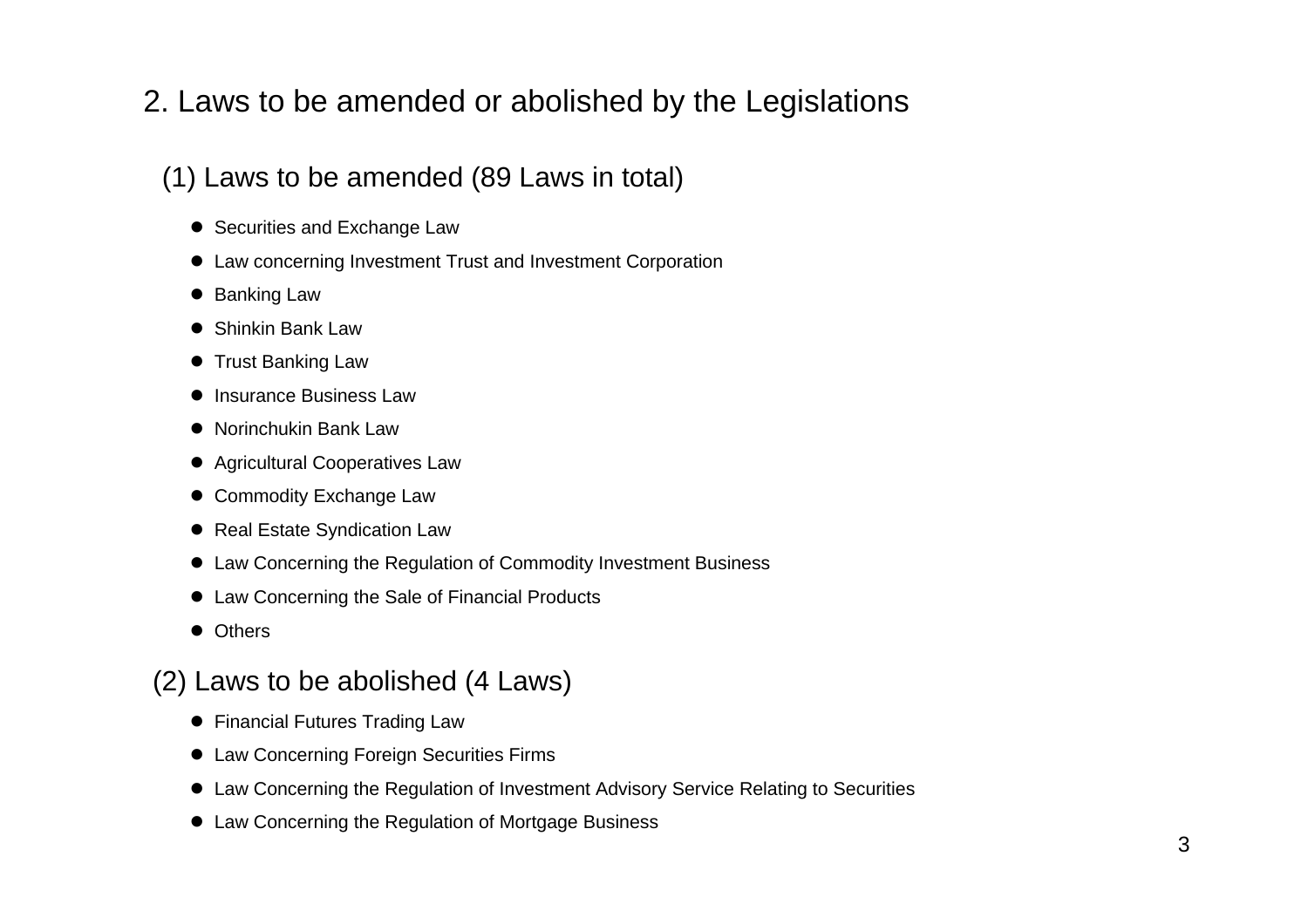## 3. Effective date of the Legislations

| <b>Measures</b>                                                                                                                                                                                 | Effective date                                                                                                                                                                                                                                                                                                                                                      |  |
|-------------------------------------------------------------------------------------------------------------------------------------------------------------------------------------------------|---------------------------------------------------------------------------------------------------------------------------------------------------------------------------------------------------------------------------------------------------------------------------------------------------------------------------------------------------------------------|--|
| • Increase in maximum criminal penalty<br>• Countermeasures against trading orders with<br>intention of canceling immediately ("misegyoku")                                                     | • Twenty days after the promulgation of the<br>legislations (= July 4, 2006)                                                                                                                                                                                                                                                                                        |  |
| • Review of regulations on tender offers and large<br>shareholding reports                                                                                                                      | • Date to be designated by cabinet order not<br>exceeding 6 months after the promulgation in<br>principle<br>• Date to be designed by cabinet order not<br>exceeding 1 year after the promulgation, with<br>regard to shortening of reporting deadline of<br>special large shareholding reports and<br>mandatory electronic filing of large<br>shareholding reports |  |
| • Introduction of statutory quarterly reporting<br>requirement<br>• Enhancement of internal control over financial<br>reporting                                                                 | • Date to be designated by cabinet order not<br>exceeding 1 year and 6 months after the<br>promulgation<br>• Applied to business year starting on and after<br>April 1, 2008                                                                                                                                                                                        |  |
| • Establishment of cross-sectional framework of a<br>wide range of financial instruments and services<br>• Enhancement of independence of self regulatory<br>functions of exchanges<br>• Others | • Date to be designated by cabinet order not<br>exceeding 1 year and 6 months after the<br>promulgation                                                                                                                                                                                                                                                             |  |

4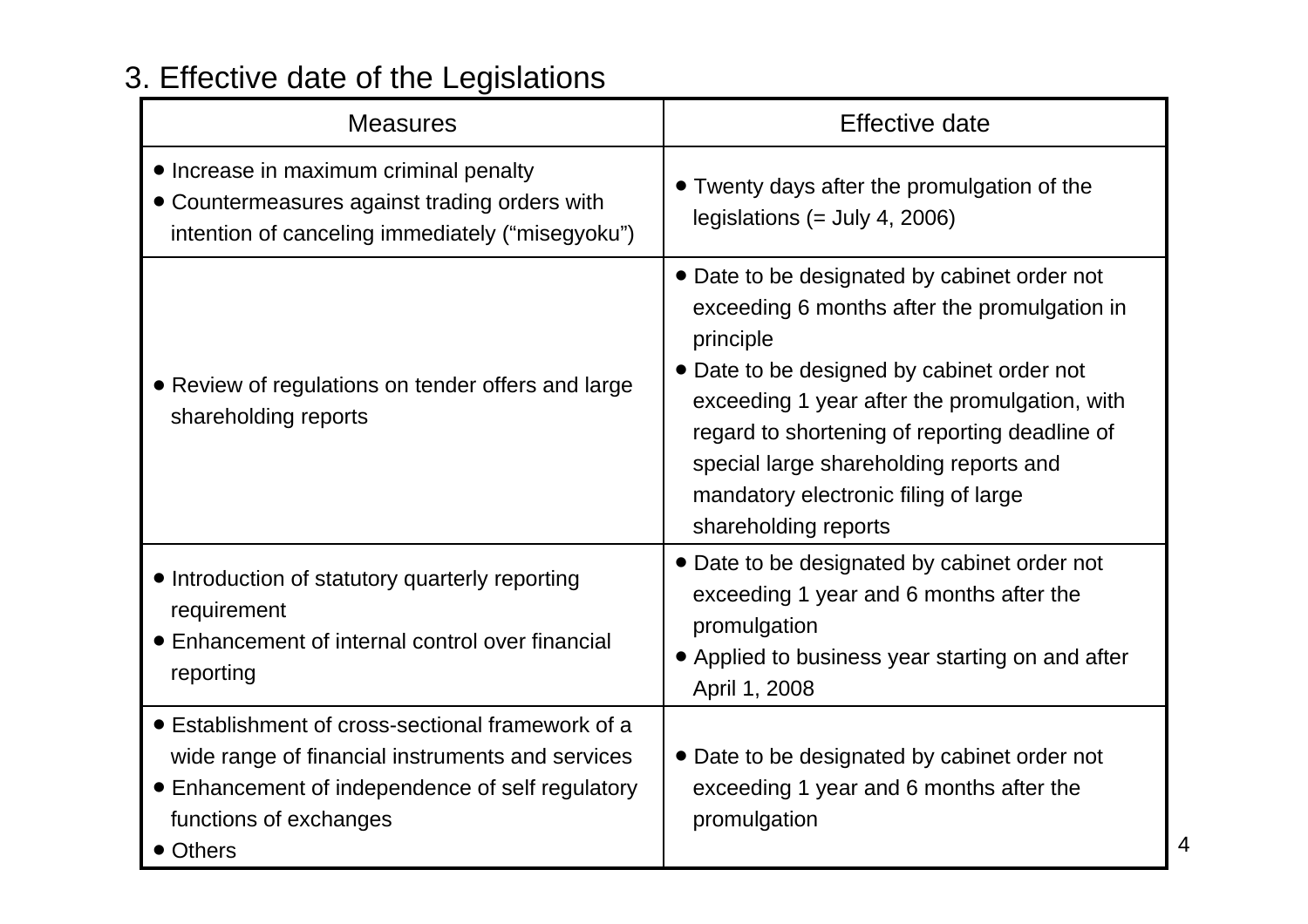## . Contents of the Legislations

1. Purport and objective of "the Financial Instruments and Exchange Law"

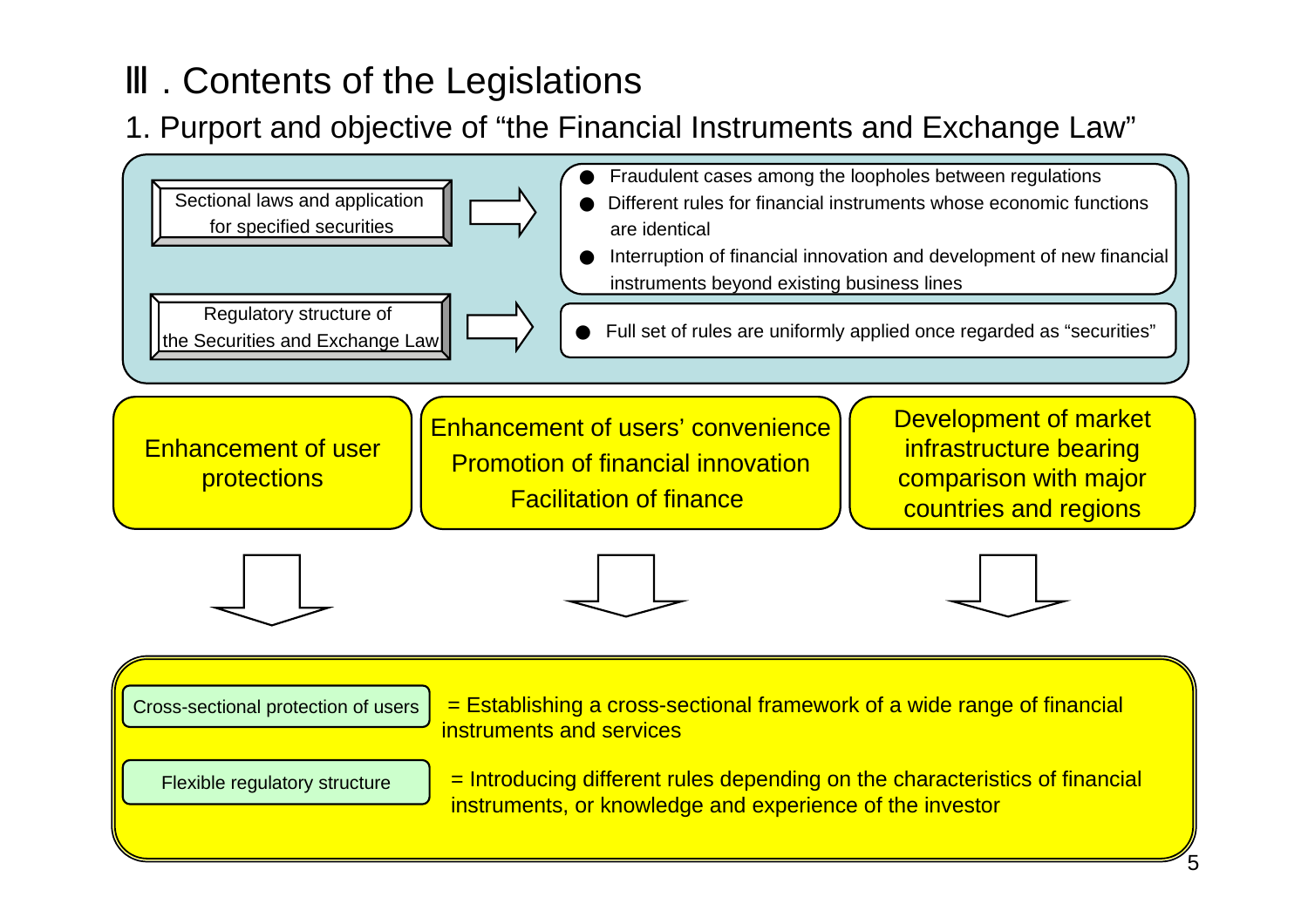#### 2. Cross-sectional coverage of "the Financial instruments and Exchange Law"

|                                                                         | Coverage under the Financial Instruments and<br><b>Exchange Law</b> |      |
|-------------------------------------------------------------------------|---------------------------------------------------------------------|------|
|                                                                         | Government bonds                                                    |      |
| <b>Current coverage under the Securities and</b><br><b>Exchange Law</b> | Local bonds                                                         |      |
|                                                                         | Corporate bonds                                                     |      |
| Government bonds                                                        | <b>Stocks</b>                                                       |      |
| Local bonds                                                             | Interests in investment trusts and investment                       |      |
| Corporate bonds                                                         | corporations                                                        |      |
| <b>Stocks</b>                                                           | Interests in trusts                                                 |      |
| Interests in investment trusts and investment<br>corporations           | Interests in collective investment scheme (fund) (basket<br>clause) |      |
| Securities derivatives etc.<br>(limited list)                           | <b>Derivatives</b>                                                  | etc. |
|                                                                         |                                                                     |      |

#### Application of the same rules of conduct

Dep osits with strong investment characteristics

(Banking Law)

(foreign currency denominated deposits and derivative deposits)

Insurance with strong investment characteristics

(Insurance Business Law)

(foreign currency denominated insurance, and variable insurance and annuity)

Commodity futures (Commodity Exchange Law)

Real estate syndication b usiness

(Real Estate Syndi cation Business Law)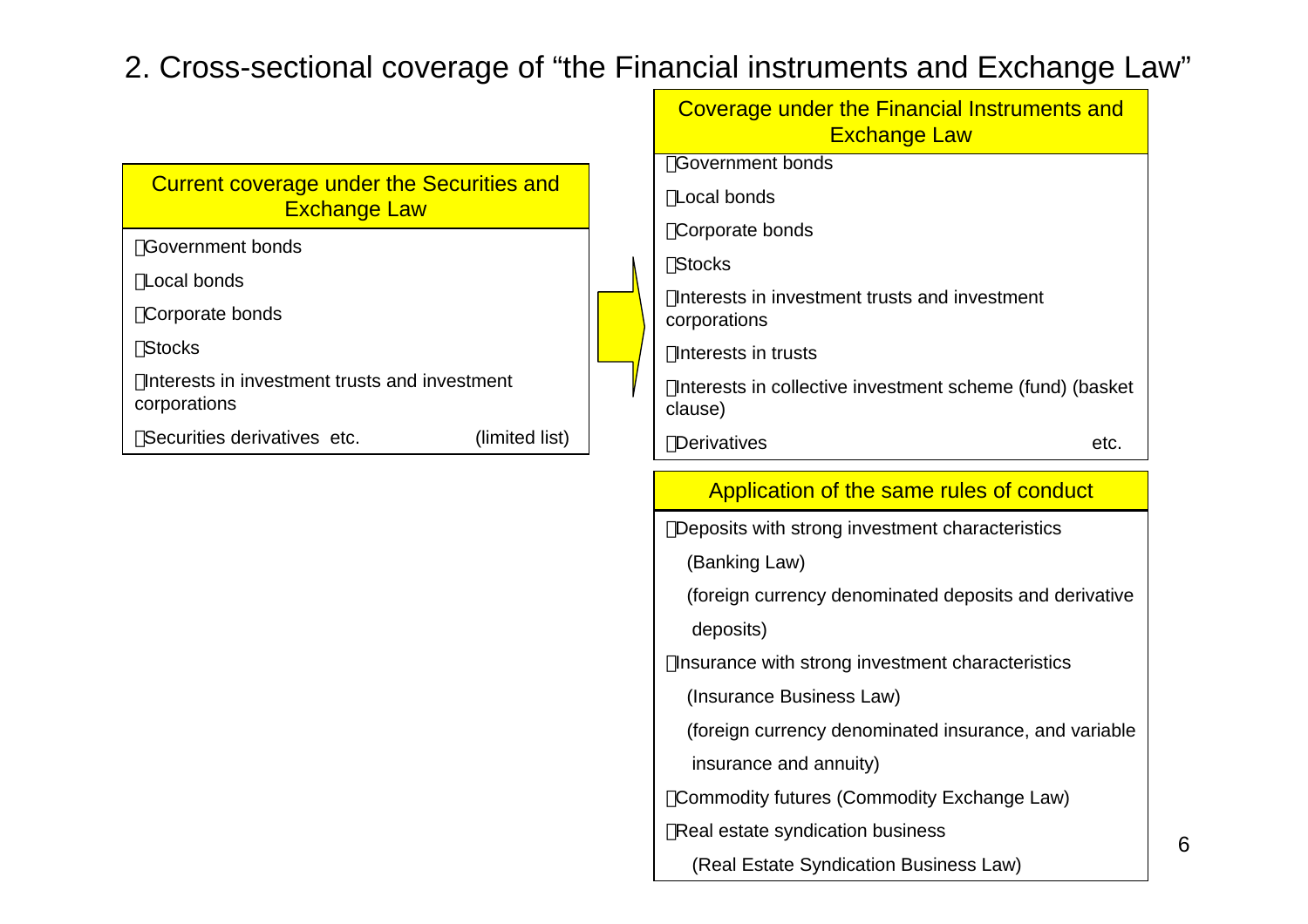#### 3. Collective Investment Scheme (fund) and Derivatives

#### Collective Investment Scheme (fund)

#### **Definition** Investment and the contract of the contract of the contract of the contract of the contract of the contract of

Any scheme that collects money or similar properties from two or more persons conducts business using the money, and distributes profits or properties to investors originated from the business

- Including any forms of funds such as partnership based on the Civil Law or secret partnership based on the Commercial Law.
- $\bullet$  Including any business that funds conduct such as investment in any properties (securities, real estate, commodities, etc.)

(Note) The following are to be excluded in accordance with cabinet orders:

in cases that all the investors are involved in the business,

in cases that there are no distribution of profits or properties

to investors beyond the amount of original investment

#### **Derivatives**

#### Categories of derivatives transactions

futures, forwards, options, swaps, credit derivatives, weather derivatives, and others to be designated by cabinet order

#### Underlying assets defined as "financial instruments"

securities, rights, currency, other assets to be designated by cabinet order, standardized contracts Indicators defined as "financial indicators"



7

prices or interest rates of financial instruments, weather variables, economic statistics to be designated by cabinet order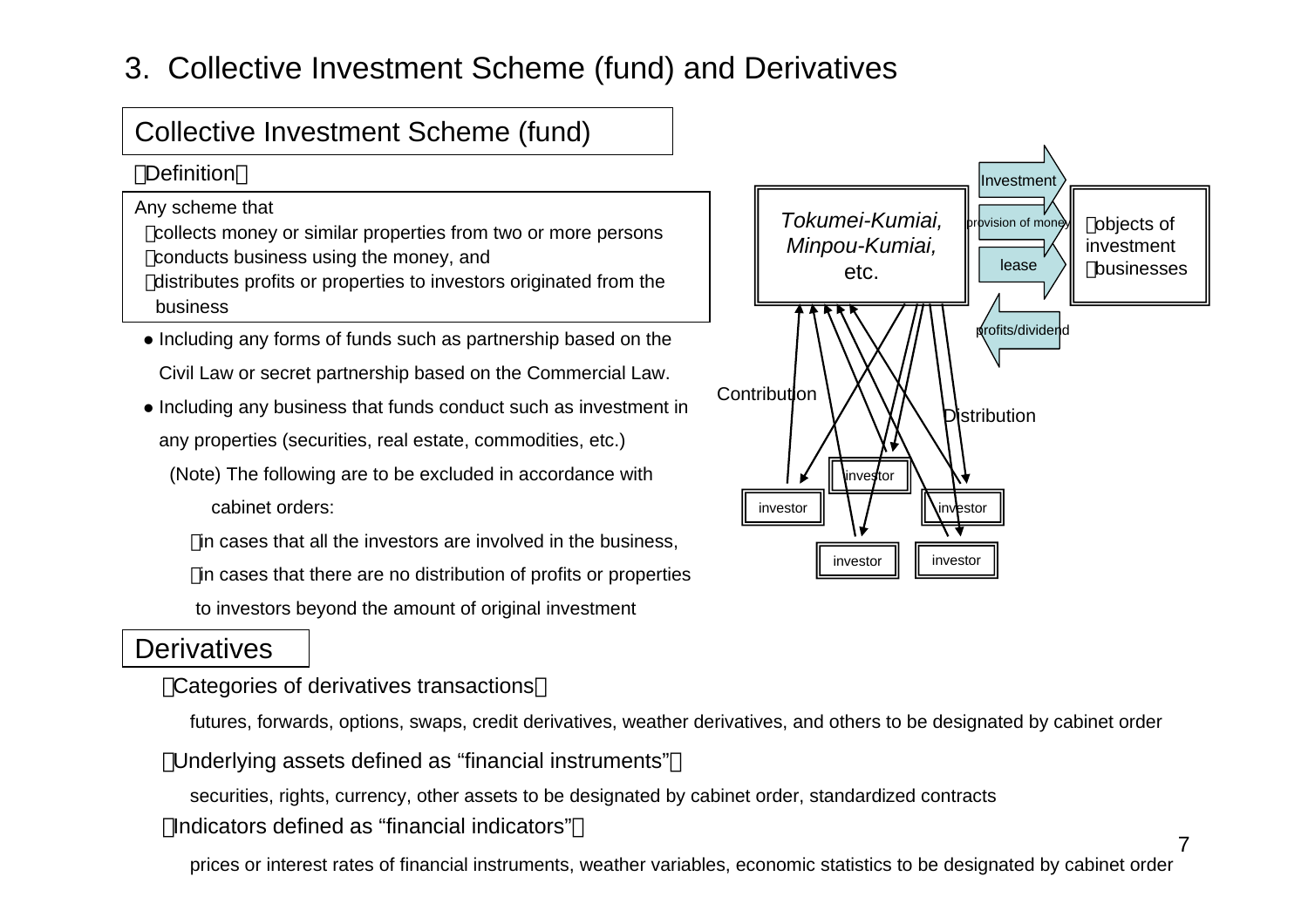## 4. Cross-sectional and flexible regulatory system

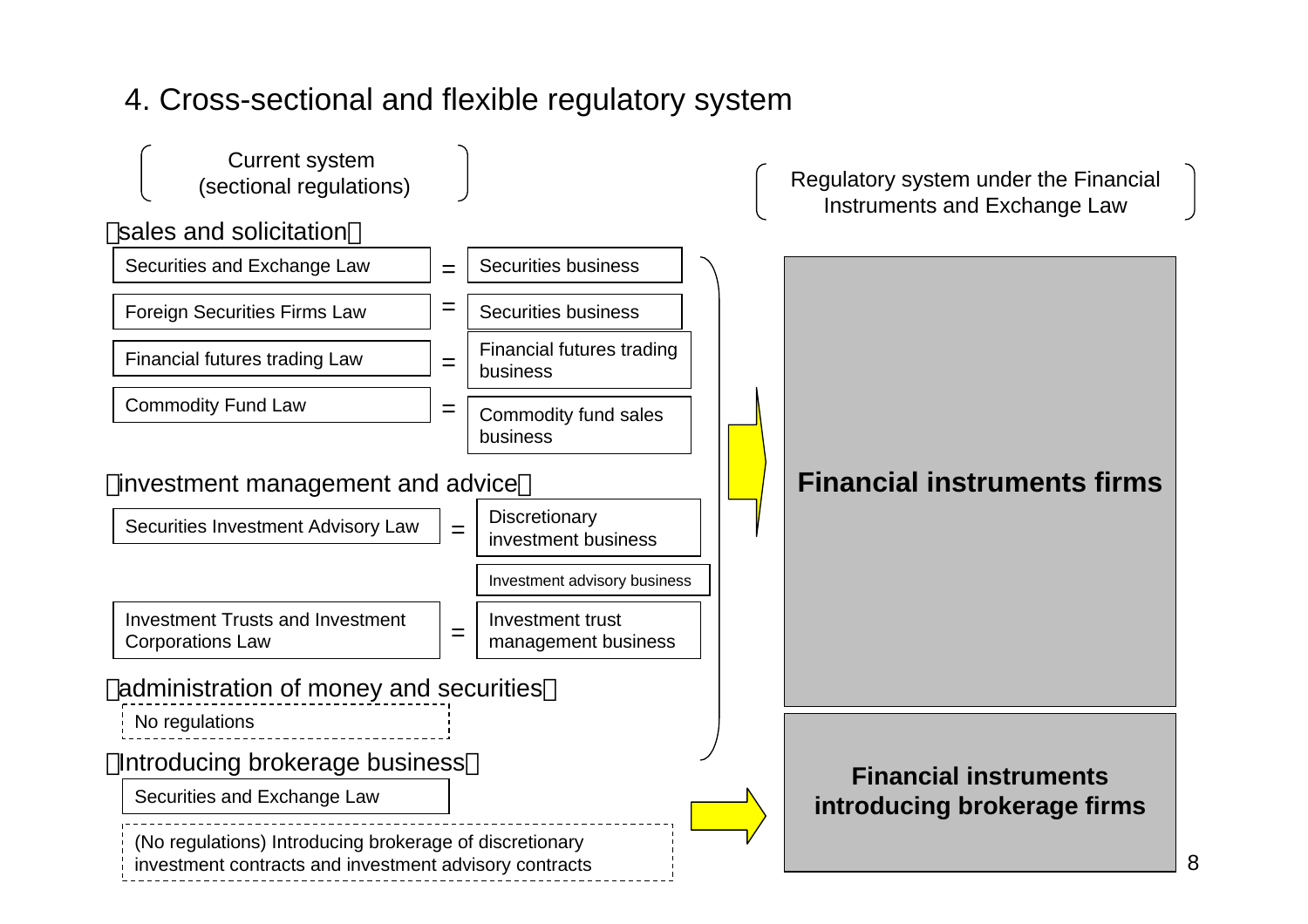## 5. Regulation of "financial instruments businesses"

#### Basic concept

Coverage should be "sales and solicitation," "investment management," "investment advice," and "administration of money and securities."Expanding core businesses Cross-sectional regulatory structure

Regulations are tailored to types of businesses financial instruments firms conduct. Flexible regulatory structure

| "financial instruments<br>businesses"                        | <b>Type of businesses</b>                                                                  |                             | <b>Regulation of financial</b><br>conditions                                   | <b>Regulation of</b><br>other business     |
|--------------------------------------------------------------|--------------------------------------------------------------------------------------------|-----------------------------|--------------------------------------------------------------------------------|--------------------------------------------|
| "the first financial"<br>instruments business"               | all financial instruments businesses<br>dealing with all the securities and<br>derivatives |                             | minimum capital and<br>net asset requirements<br><b>CAR</b> regulation         | notification or<br>approval<br>requirement |
| "investment<br>management business"                          | investment management including<br>discretionary investment businesses                     | Registration<br>requirement | minimum capital and<br>net asset requirements                                  | notification or<br>approval<br>requirement |
| "the second financial<br>instruments business"               | sales and solicitation of securities<br>with lower liquidity and market<br>derivatives     |                             | minimum capital<br>requirement only                                            | <b>None</b>                                |
| "investment advisory<br>and agency business"                 | Investment advice                                                                          |                             | no minimum capital<br>requirement<br>business security<br>deposits requirement | <b>None</b>                                |
| "financial instruments<br>introducing brokerage<br>business" | introducing brokerage of deals<br>entrusted by other financial<br>instruments firms        | Registration<br>requirement | <b>None</b>                                                                    | <b>None</b>                                |

(Note 1) Entry requirement for proprietary trading system (alternative trading system) is approval.

(Note 2) Items on which applications for registrations are to be rejected are tailored to types of businesses.<br>9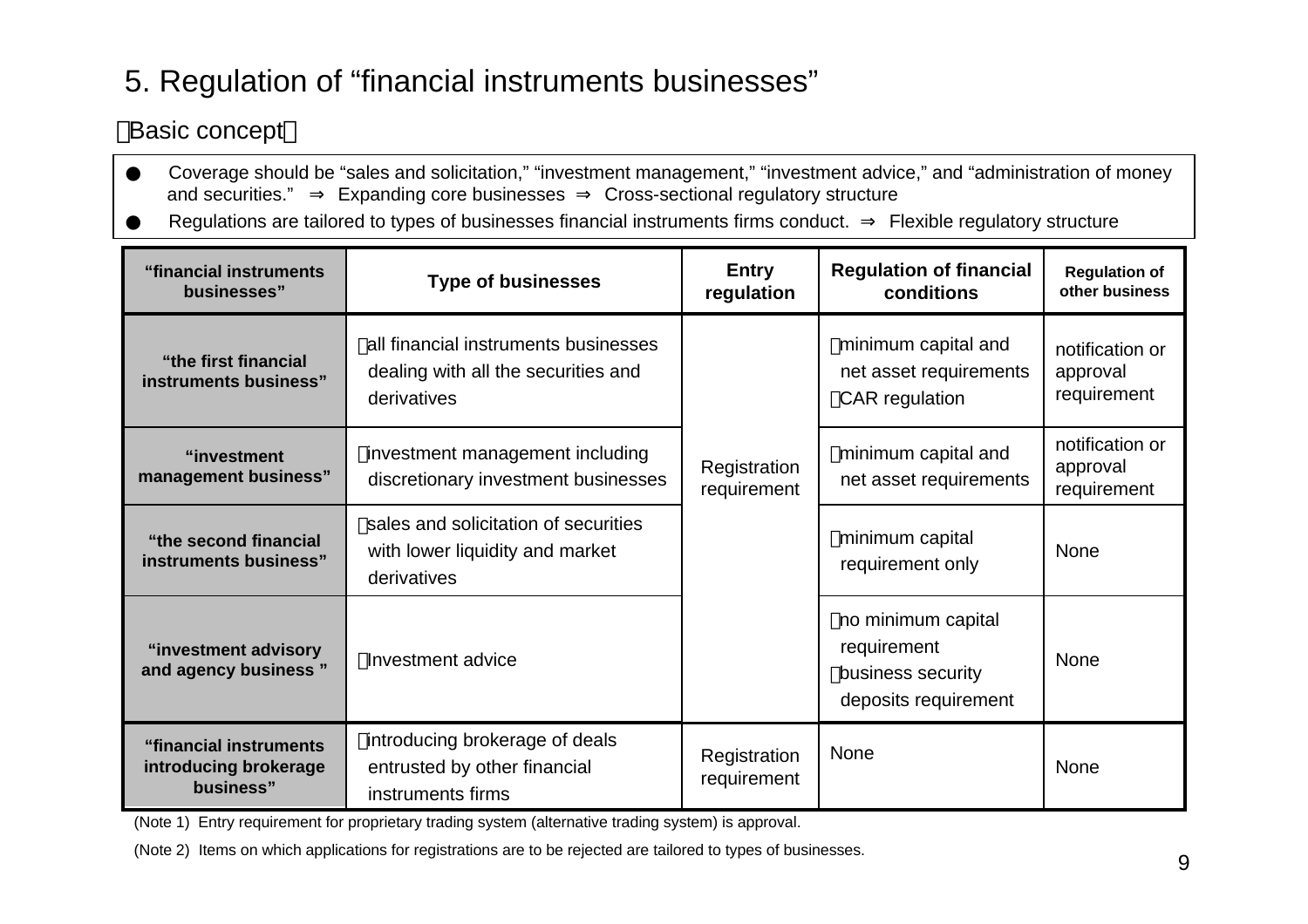## 6. Regulatory treatment of funds business

Current regulatory treatment of funds such as partnership or limited partnership

- $\bullet$ • No business regulation on sales and solicitations of interests in funds by members of funds themselves.
- $\bullet$  No business regulation on investment management of interests in funds by members of funds themsel ves.

#### Regulatory treatment under the Financial Instruments and Exchange Law

 $\bullet$  Introducing business regulations on sales and solicitation business and investment management business by members of funds themselves the second financial



 $\bullet$  Introducing conduct of business regulations on sales and solicitation business and investment management business

Funds for general investors

Funds for professional investors

- conduct of busi ness regulations as secon d financi al instruments busi ness and i nvestment management business
- limited regulations (prohibition of providing false i nformation and of comp e nsating customers for their losses)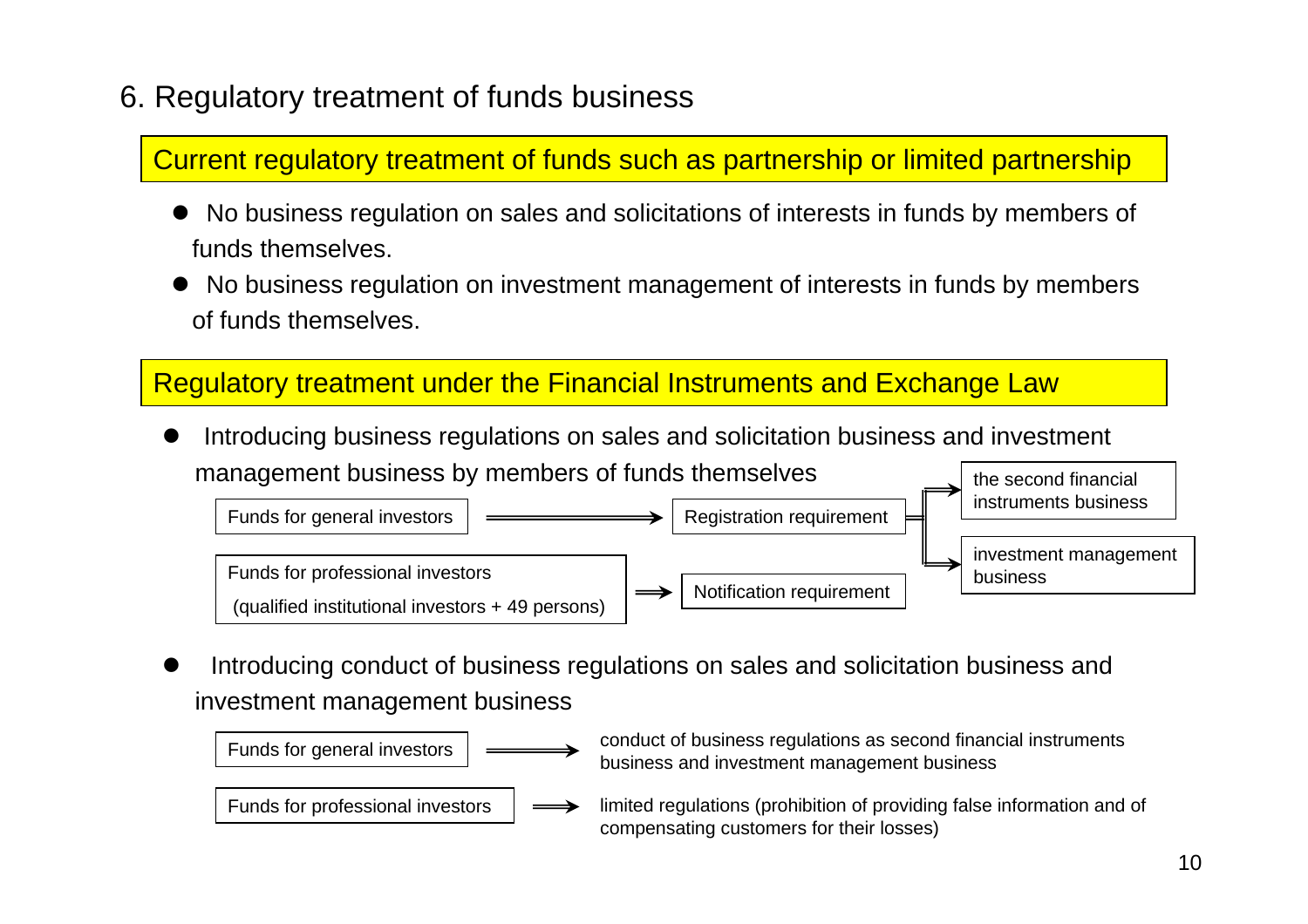#### 7. Regulation of conduct of "financial ins truments business"

Considering current regulations in the Securities and Exchange Law and the Investment Advisor Law, conduct of business regulations should be reorganized by function and strengthening in a cross-sectional manner.

Application of regulation and its contents should be prescribed depending on types of customer in sales and solicitation or types of financial instruments (flexible regulatory structure).

| Overall framework of conduct of business regulations           |                                                                   |
|----------------------------------------------------------------|-------------------------------------------------------------------|
| all businesses                                                 |                                                                   |
| Duty of sincerity and fairness                                 | Prohibition of promotions without confirming will of customers on |
| Obligation of notification of sign                             | specified contract                                                |
| Prohibition of name lending                                    | Prohibition of compensating customers for their losses            |
| Prohibition of becoming a trustee of a corporate bond offering | Requirement for suitability                                       |
| Regulation of advertisement                                    | Requirement for proper treatment of customer information          |
| sales and solicitation                                         | Obligation of defining best execution policy                      |
| Obligation of making advance indication of a trade form        | investment management and investment advice                       |
| Obligation of delivering documents in advance                  | Fiduciary duty                                                    |
| Obligation of delivering documents as entering into contract   | Duty of loyalty                                                   |
| Obligation of delivering documents as receipt of deposit money | Prohibited acts transaction raising conflict of                   |
| Cooling-offs                                                   | interests/advancement of money/securities lending etc.            |
| Prohibition of providing false information                     | Obligation of delivering investment management report             |
| Prohibition of providing conclusive judgment                   | asset administration                                              |
| Prohibition of unsolicited promotions on specified contract    | Obligation of segregation of asset                                |
| Prohibition of call against will on specified contract         |                                                                   |

(Note) While the regulations ( ) will be applied to all investors, the regulation ( ) will not be applied when dealing with professional investors.

#### **Concrete measures**

Enhancing requirement for suita bility

Adding "objective of making contracts" to the current requirement of "knowled g e, experience, and assets"

Introducing regulatory duty for explaining in line with the civil duty to explain under the Financial Product s Sales Law

item to be included in documents to be delivered to customers in advance

Introducing prohibition of unsolicited promotions, promotions without confirming will of customers, and pro motions against will

Establishing a general framework of prohibitions for u ser protections

Actual application will be designated by cabinet order.

Introducing obligation of disclosure of fees customers should pay and of presentation of being a financial instruments firm items to be included in document to be deli vered to customers in advance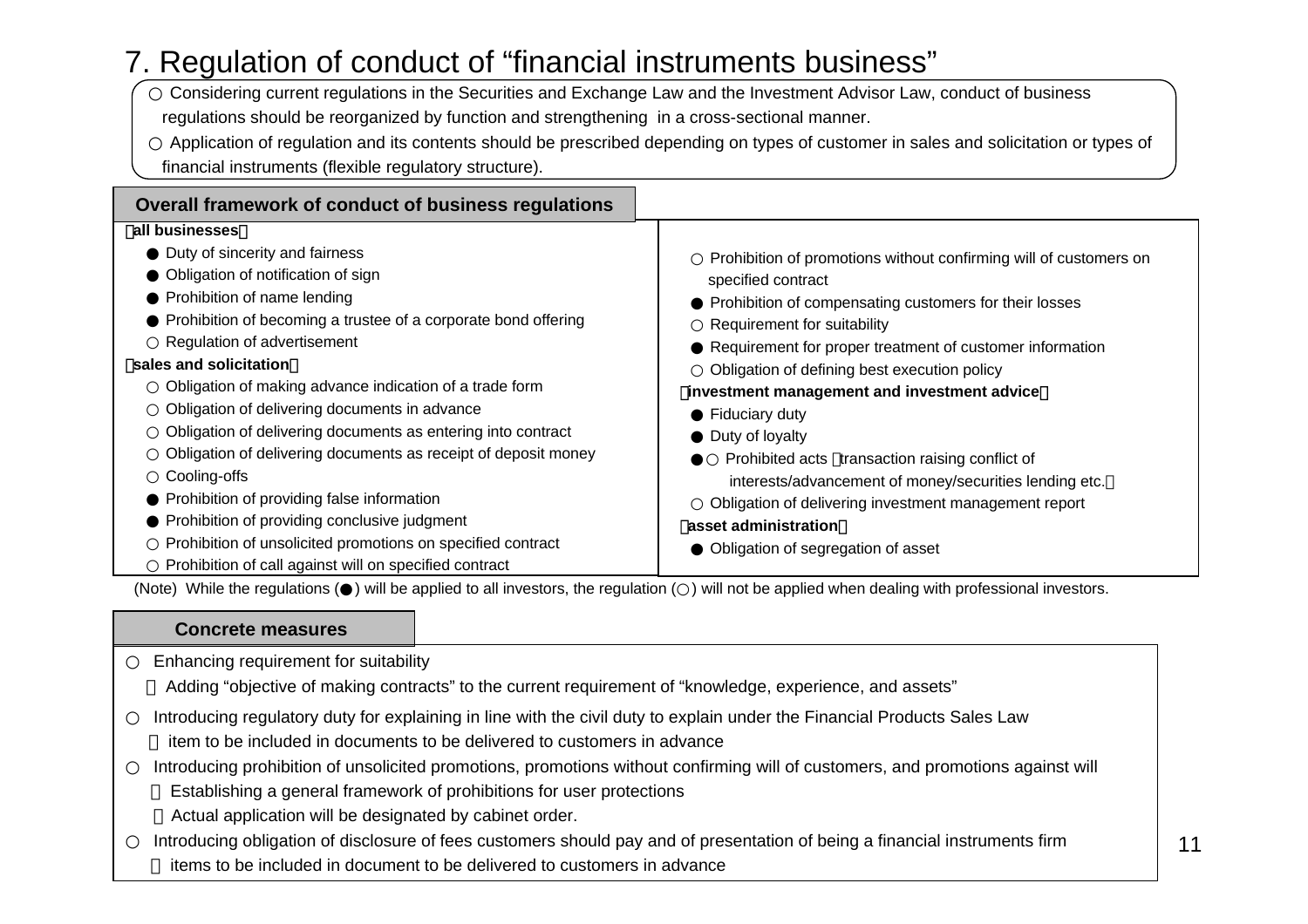#### 8. Classification of customers: professional investors and general investors

**Purport** considering contents of regulations on financial instruments firms, and setting different rules for activities such as sales and solicitation, depending on the nature of investors: professional or general investors  $\Longrightarrow$  | Realization of both proper protection of users and facilitation of provision of risk capital (e.g.) 1. For sale and solicitation to professional investors, conduct of business regulations aimed at an correction of the information disparity (obligation of delivering documents before entering into contract, obligation of delivery of documents as entering into contract, etc.) should be exempted.

2. Regulations set for the market integrity should not be exempted.

| professional | a professional<br>investor without an<br>option to be classified as<br>a general investor | qualified institutional investor<br><b>Japanese government</b><br><b>Bank of Japan</b>                              | always treated as a<br>professional investor |
|--------------|-------------------------------------------------------------------------------------------|---------------------------------------------------------------------------------------------------------------------|----------------------------------------------|
| investors    | a professional<br>investor with an option<br>to be classified as a                        | corporation to be designated by<br>cabinet ordinance<br>(e.g.) public company                                       | option                                       |
|              | general investor                                                                          | a company above a certain size                                                                                      |                                              |
| general      | a general investor<br>with an option to be<br>classified as a<br>professional investor    | corporations other than<br>and<br>individual customers meeting<br>criteria to be designated by<br>cabinet ordinance | option                                       |
| investors    | a general investor<br>without an option to be<br>classified as a<br>professional investor | individuals (except those who<br>meet the above criteria)                                                           | always treated as a<br>general investor      |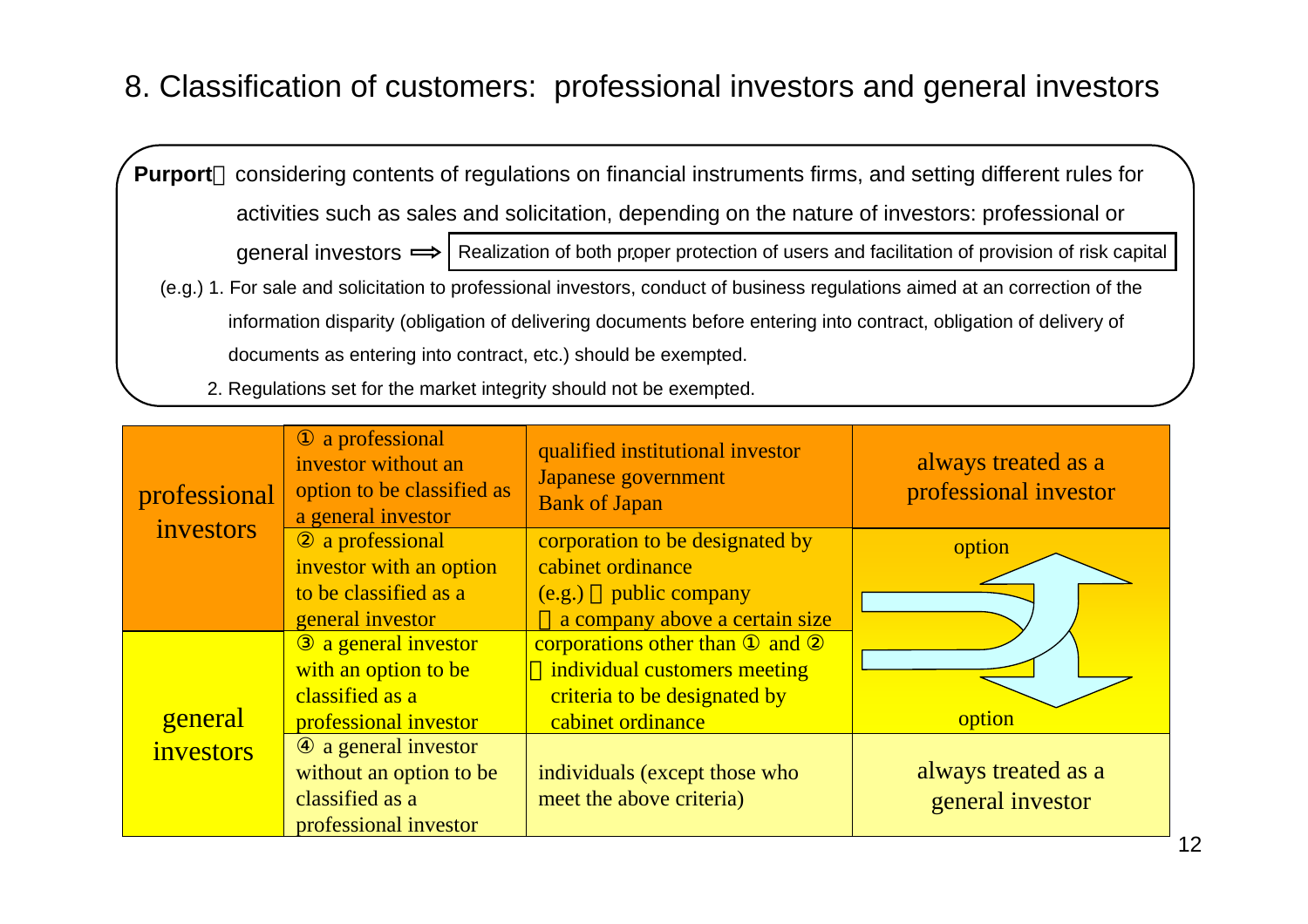#### Procedures for investors to change their status

Common procedures for professional investors to be treated as general investors and general investors to be treated as professional investors

- Customers make requests to financial instruments firms to change their status.
- Financial instruments firms shall deliver documents to customers upon consenting to the requests.
- Effective period of status change is 1 year.

Specific procedures for general investors to be treated as professional investors

- Financial instruments firms shall get consents of customers through documents which describe contents and effects of status change.
- $\bullet$  In case that requesting customers are individuals, financial instruments firms shall confirm whether those customers meet statutory requirements to be treated as professional investors.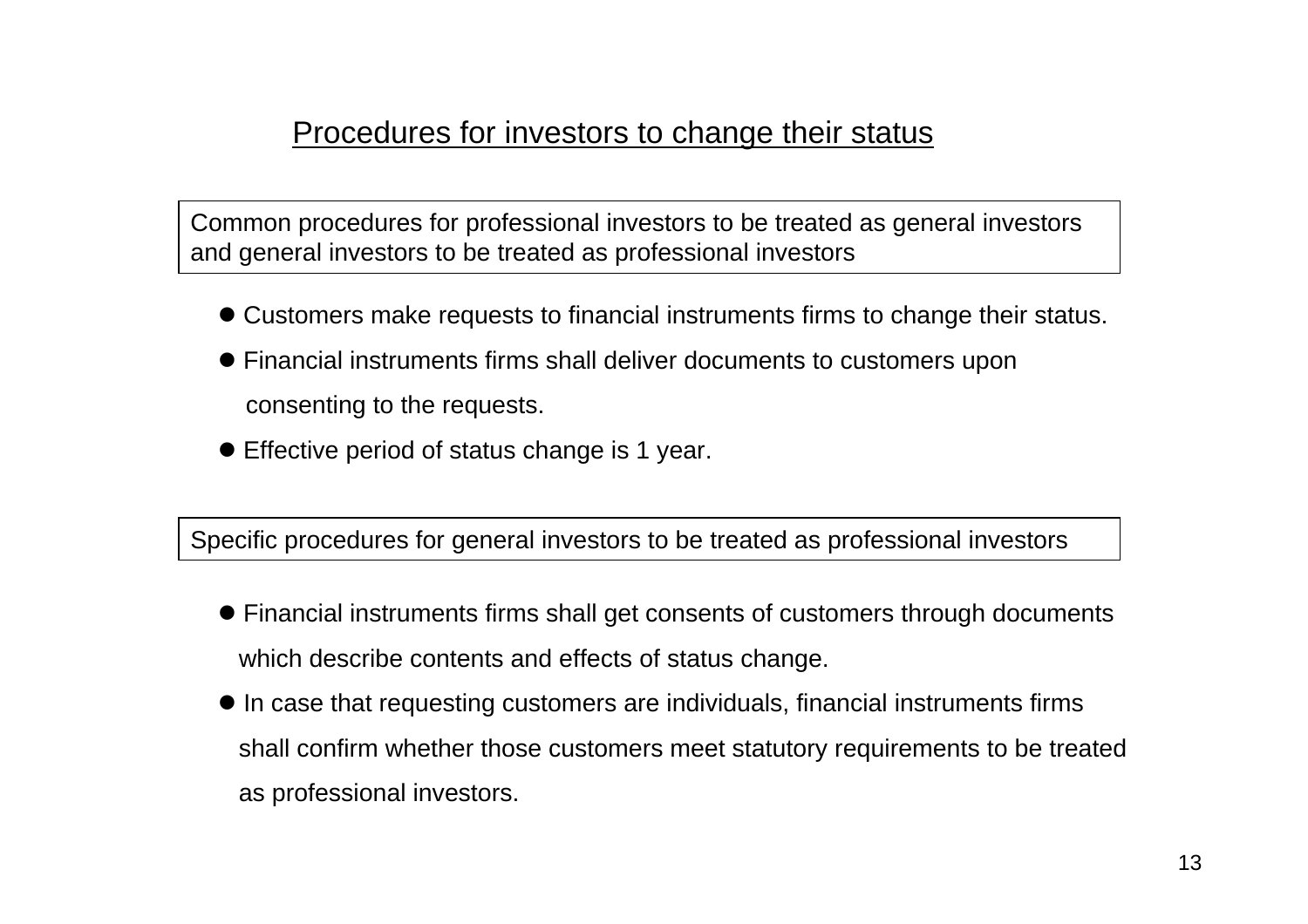#### 9. Disclosure requirements

#### Disclosure requirements tailored to the nature of investment instruments

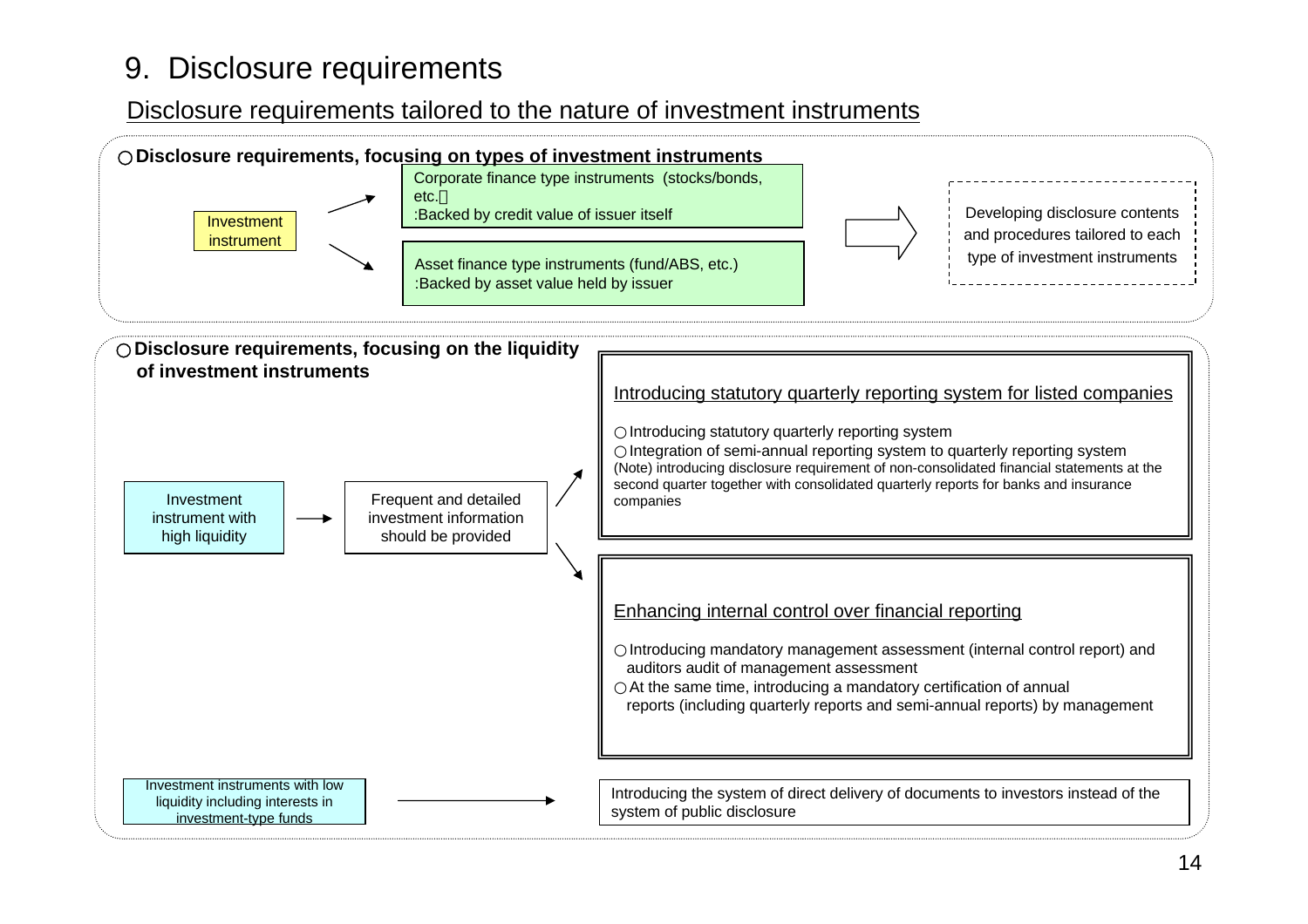### 10. Review of Tender Offer system and large shareholdings reports

| System of Tender Offer (TOB)                                                                                                                                                                                                                                                                                                        |  |  |  |  |  |  |
|-------------------------------------------------------------------------------------------------------------------------------------------------------------------------------------------------------------------------------------------------------------------------------------------------------------------------------------|--|--|--|--|--|--|
| The Main framework of the Current System<br>To purchase shares beyond the threshold off markets, such as more than 1/3 shareholdings, the purchaser is required<br>to disclose the period, the amount, the price and etc. in advance and to offer shareholders an equal opportunity to sell.                                        |  |  |  |  |  |  |
| Taking measures against transactions that are evading TOB regulations:<br>Clarify that it is subject to TOB regulations to rapidly increase shareholdings beyond the threshold of 1/3 by combining a<br>purchase of the stocks off the markets and a purchase on the markets.                                                       |  |  |  |  |  |  |
| Providing more information to investors:<br>Require further disclosure in the "registration statement" of a TOB;<br>Require the filing of a "position statement report" by a target company;<br>Giving the opportunity for a target company to ask a questions to the tender offerors.                                              |  |  |  |  |  |  |
| <b>Extending the TOB period:</b><br>Extend upper and lower bound of the TOB period from 20 days and 60 days to 20 business days and 60 business days;<br>Allow a target company to extend the TOB period to the extent of 30 business days when necessary for shareholders to<br>take time when considering whether to sell or not. |  |  |  |  |  |  |
| Expand the scope to allow withdrawal of a TOB:<br>Allow withdrawal of a TOB and change in TOB conditions when the target company decides to activate takeover defenses.                                                                                                                                                             |  |  |  |  |  |  |
| Require a bidder to make a offer to buy all stocks in a certain situation:<br>Require a bidder to make an offer to buy all shares when ratio of shareholdings by the bidder becomes beyond a certain<br>threshold of shareholding such as 2/3 to protect small shareholders from the risk of delisting of his/her shares.           |  |  |  |  |  |  |
| <b>Ensure impartiality between bidders:</b><br>Require a large shareholder (such as a one with more than 1/3 in shareholding) to make a TOB during the period of<br>another TOB made by another bidder.                                                                                                                             |  |  |  |  |  |  |
| <b>System of Large Shareholdings Reports</b>                                                                                                                                                                                                                                                                                        |  |  |  |  |  |  |
| The Main framework of the Current System<br>Standard reporting requires disclosure of shareholdings in excess of 5% within five business days.<br>"Special Method"reporting for professional investors requires less frequent disclosure                                                                                            |  |  |  |  |  |  |
| Amend the Special reporting system for professional investors:<br>Shorten the reporting cycle and deadline under the Special reporting system to the one such as twice a month or more<br>and within five business days (currently once in three months and within 15 days).                                                        |  |  |  |  |  |  |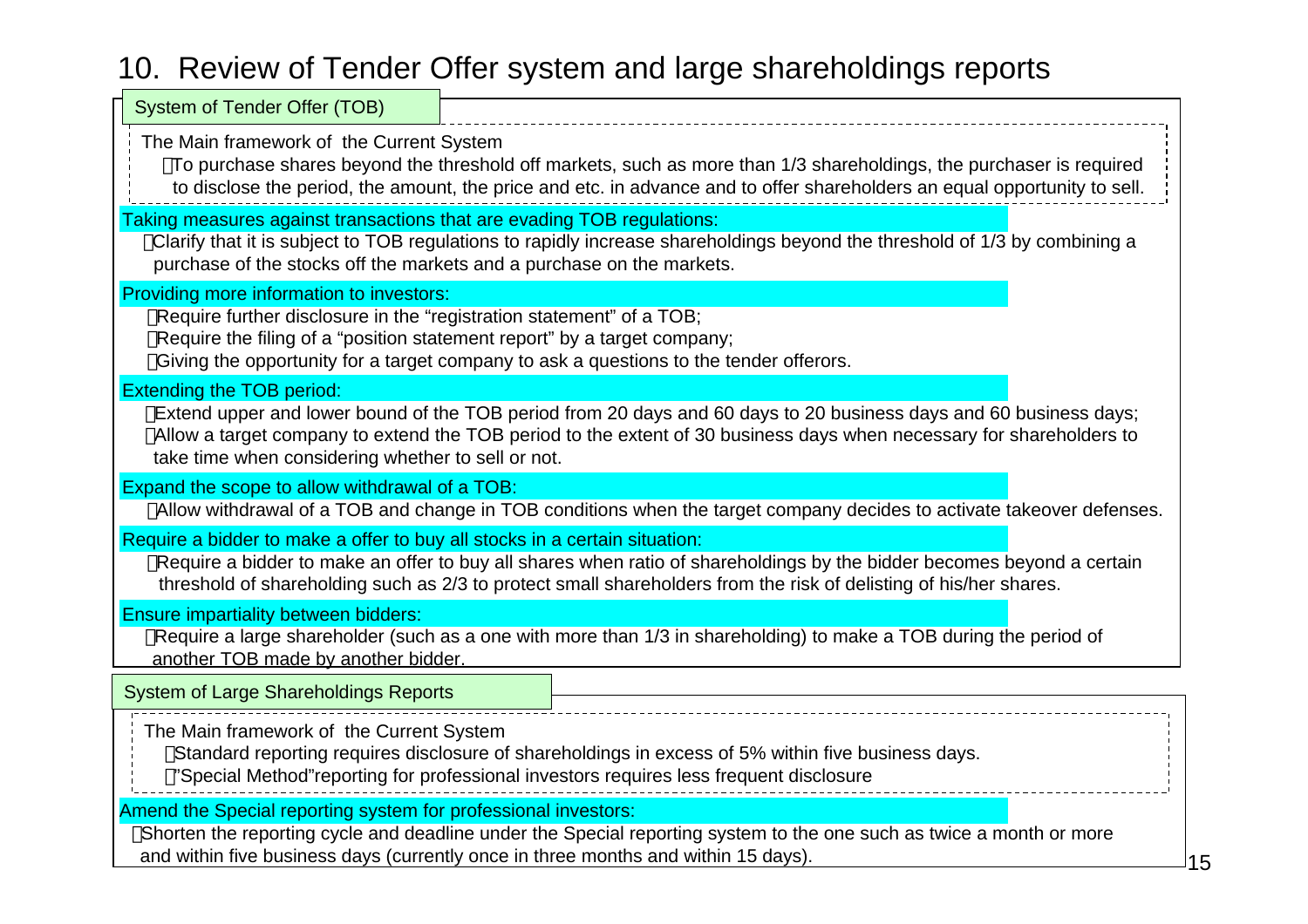11. Strengthening independence of self-regulatory functions of financial instruments exchanges

Organizational structure that financial instruments exchanges in the form of stock corporation may take Approval of the FSA is necessary for shares of an exchange to be listed.



Establishment of independent corporation Establishment of independent self regulatory committee within the organization



Board of directors

or deciding self-regulatory functions  $\quad \big\}$  three or more members (a majority are outside members)

Independence

Approval of a majority of outsi d e members is necess ary

for decision-makings

Approval of the FSA is necessary for an exchange to

entrust self-regulatory functions to self-regulatory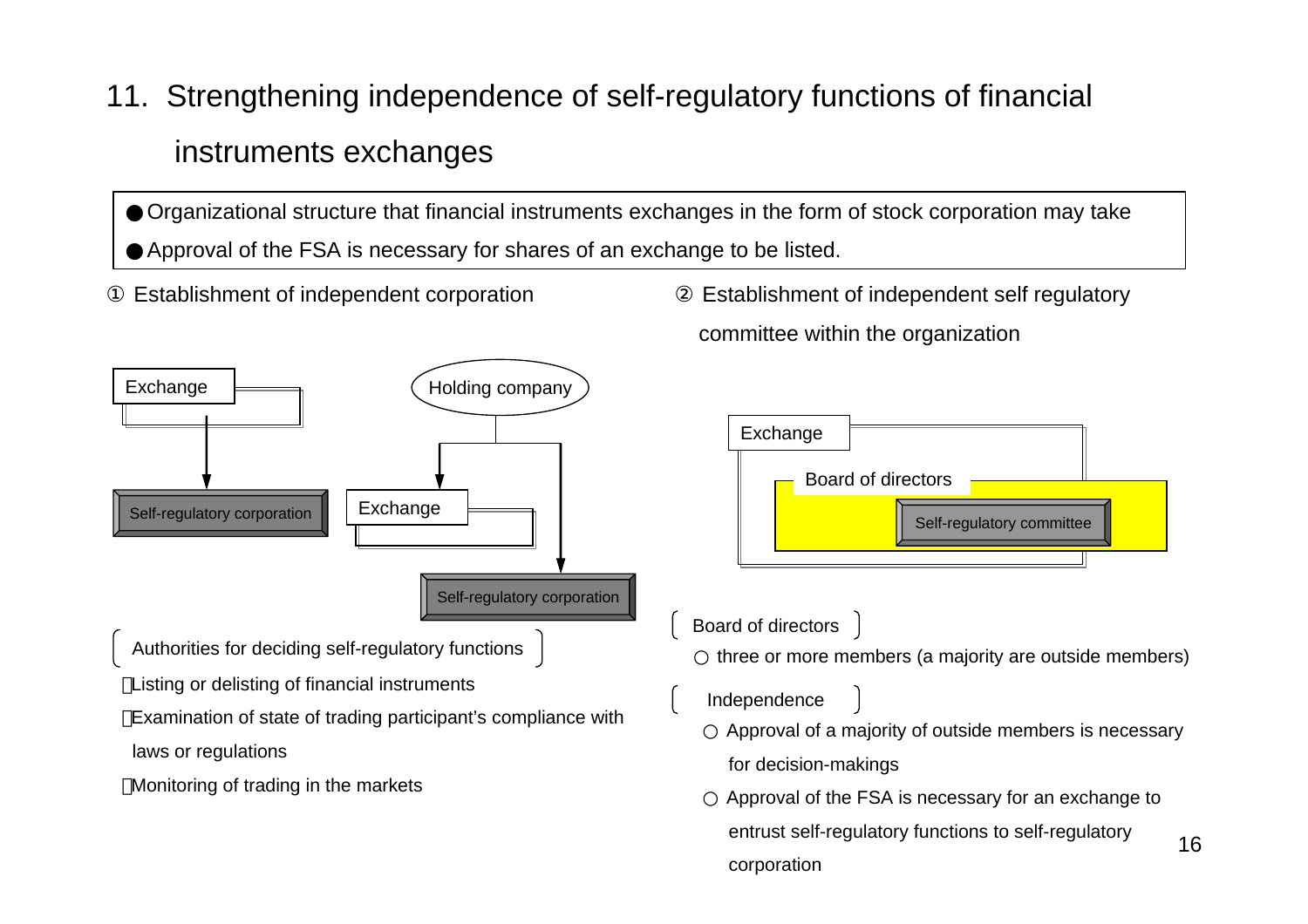## 12. Financial instruments firms association (Self Regulatory Organizations (SROs), etc.)

Legal basis of SROs will be integrated to the Financial Instruments and Exchange Law Establishing equivalent functions of all the SROs in line with the current functions of the Securities Dealers Association Establishing system of recognized investor protection association which non-SRO association may apply for to deal with settlement of complaints and dispute mediation

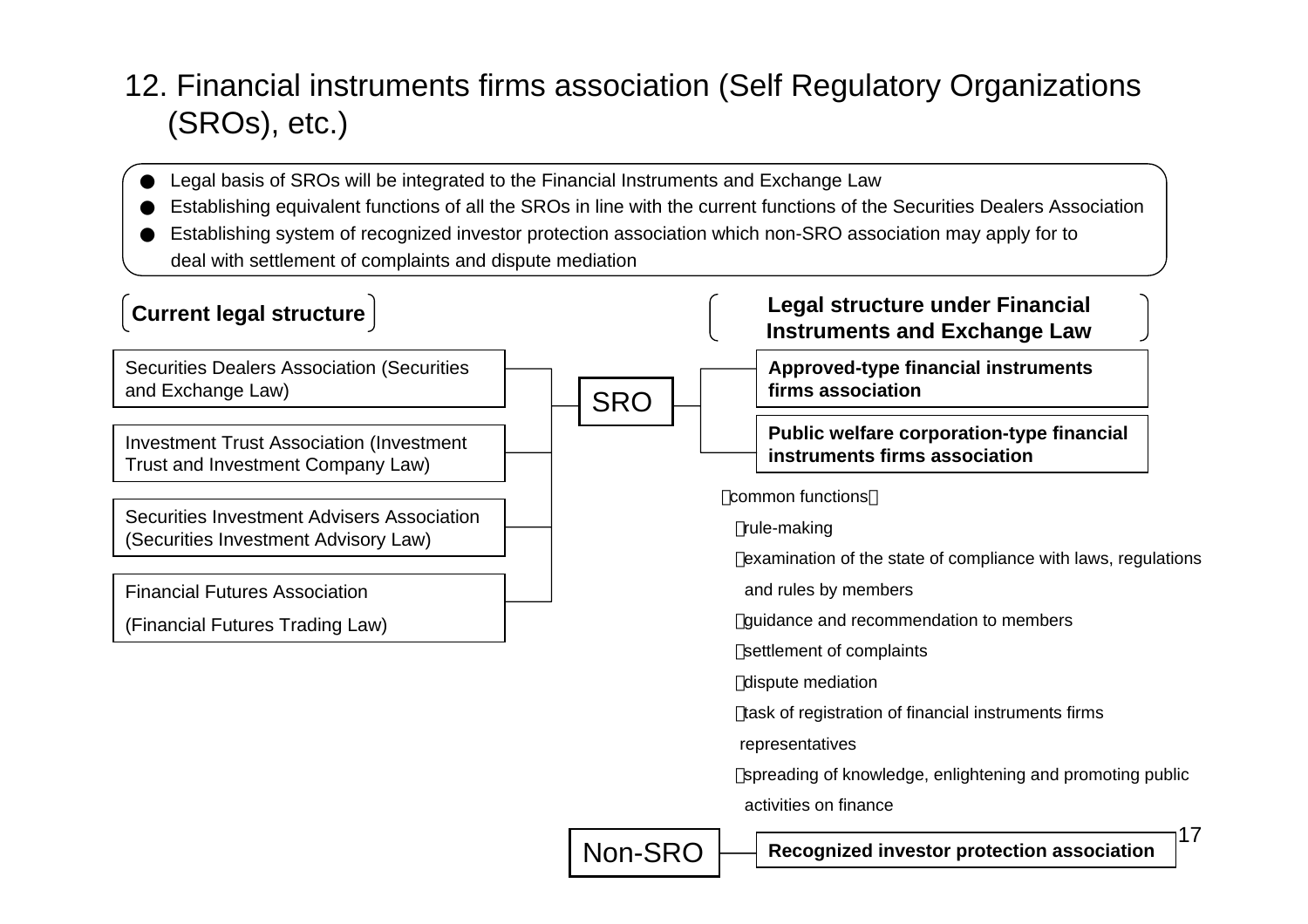13. Review of the regulation on sale and purchase within 6 months by fund (partnership)



Amendm ent judging based on ratio of shareholding by partnership as a whole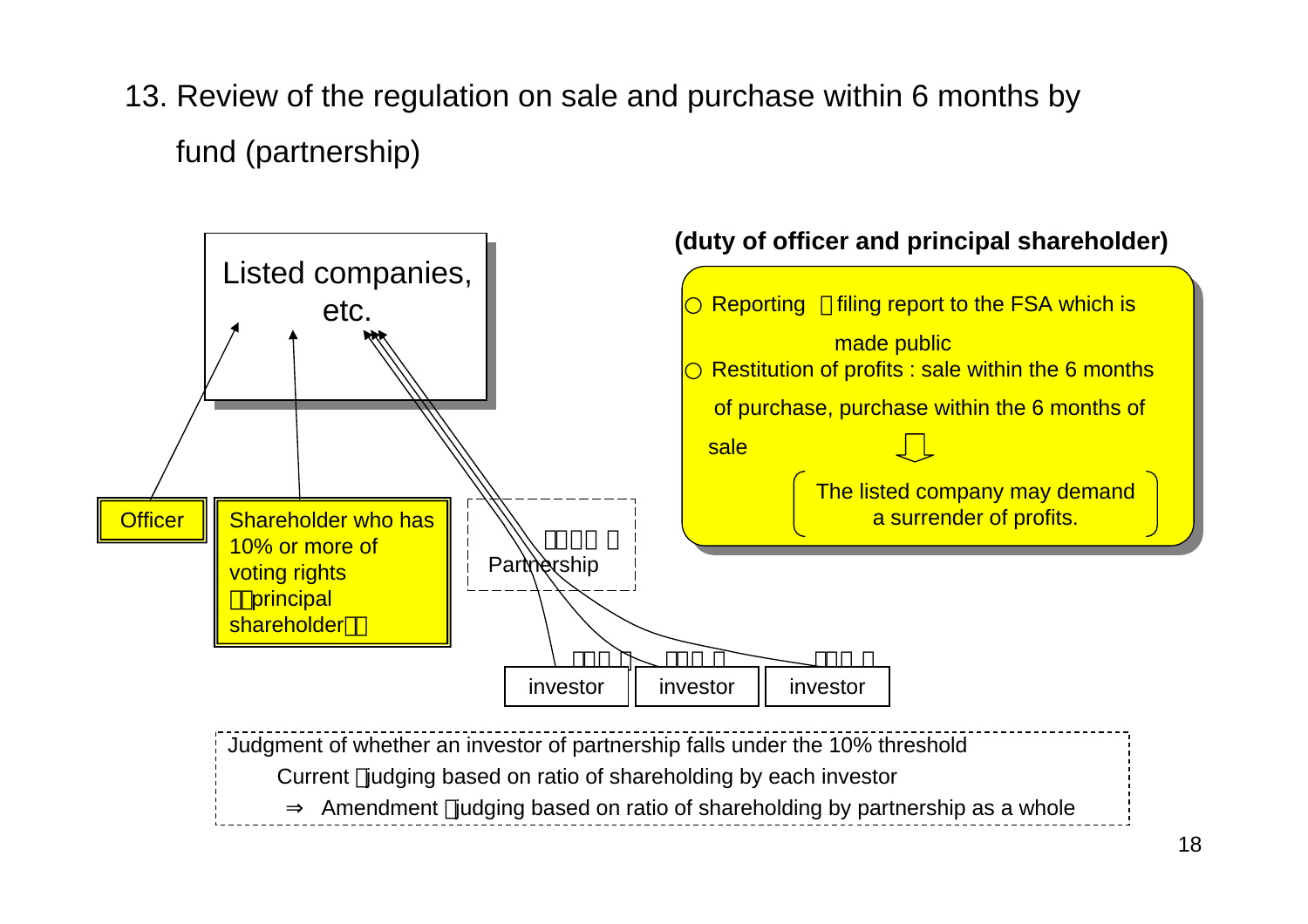## 14. Enhancement of civil liability for sales of financial products

#### Principles on actions for damages under Financial Products Sales Law civil law (section 709 of the Civil Law)

Customers (sufferers) shall prove all the requirement s fromm to to win actions for damages against financial firms.

The Law prescri bes special tre atment on actions for damages regarding a wide-range of financial products including deposits, insurance, securities, etc.

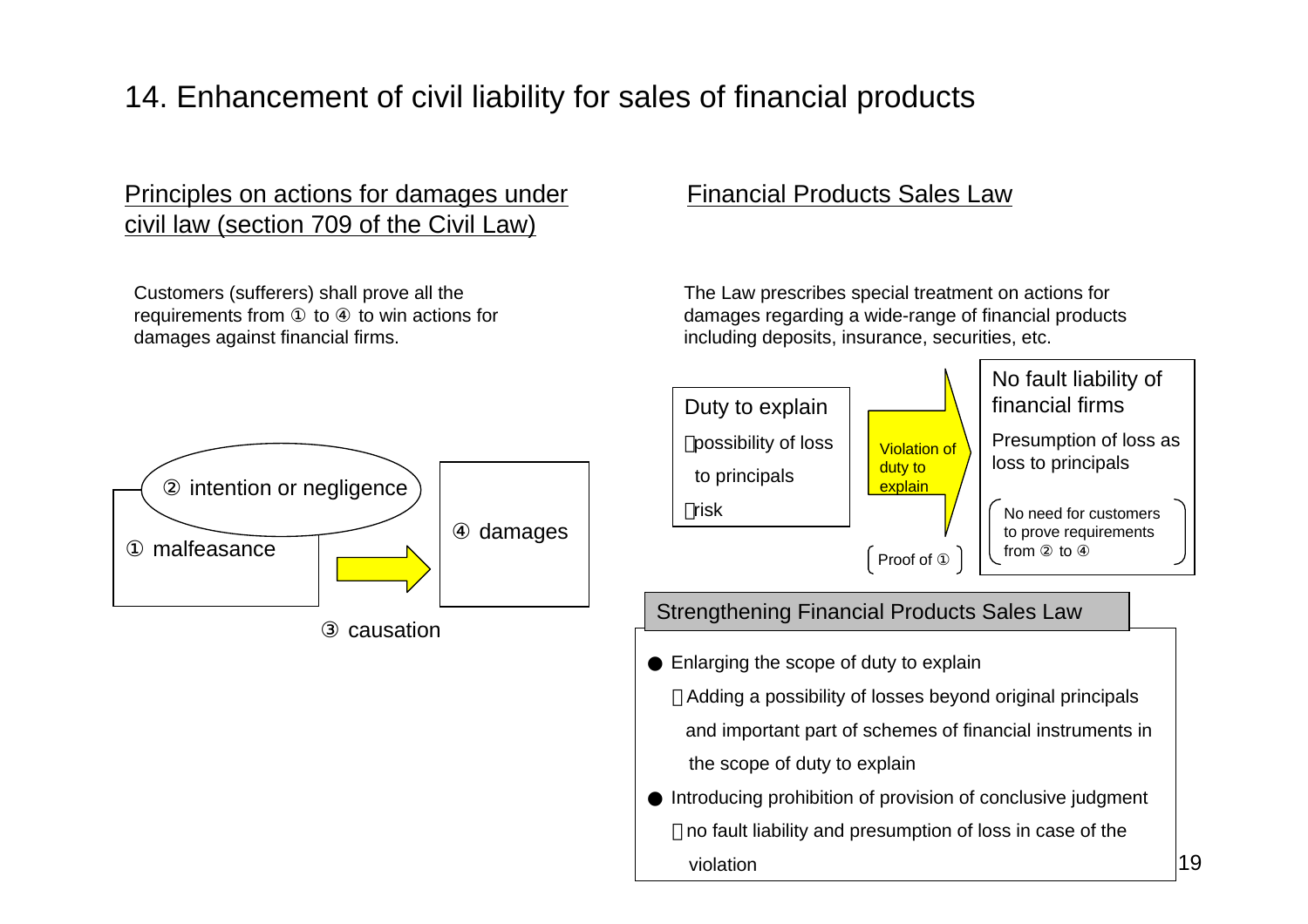## 15. Expansion of the scope of penalties against "misegyoku"

#### "Misegyoku"

Trading orders with intension of canceling immediately

Need for effective penalties in cases that "misegyoku" leads to market manipulation

#### **Penalties**

|                                                  | criminal penalty | civil money penalty |
|--------------------------------------------------|------------------|---------------------|
| customers                                        |                  | $\times$            |
| financial instruments<br>firms<br>(self-dealing) | $\times$         | $\times$            |

(Note) indicates expansion of penalties under the bills.